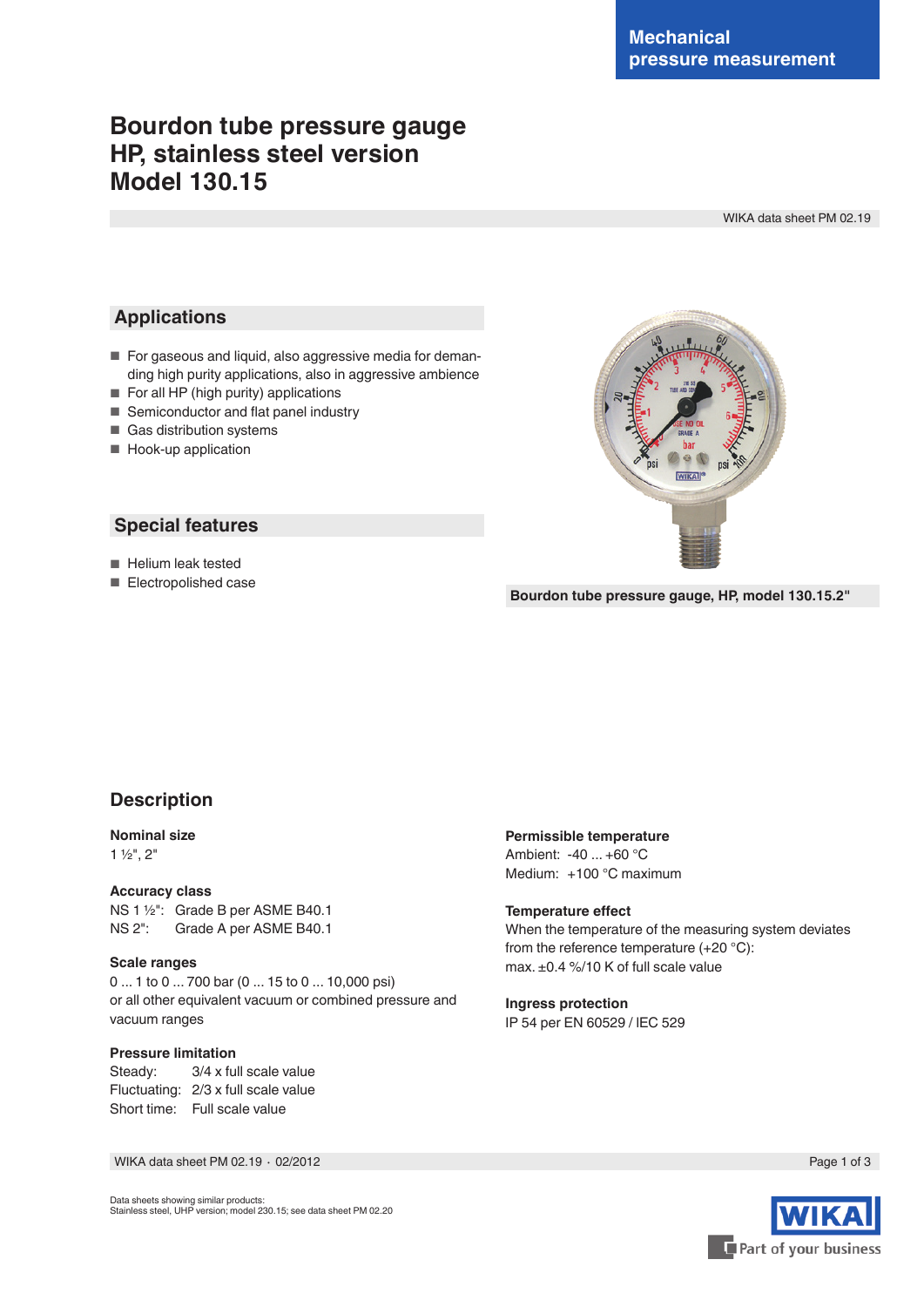# **Standard version**

## **Process connection**

Stainless steel 316L, lower mount (LM) or centre back mount (CBM) Male thread 1/4 NPT

## **Pressure element**

Stainless steel 316L < 100 bar: C-type ≥ 100 bar: Helical type Leak tightness: Leak rate  $\leq 10^{-9}$  mbar  $\cdot$  l / s Test method: Helium mass spectrometry

## **Movement**

Stainless steel

## **Dial**

Aluminium, white, black lettering, with pointer stop pin

## **Pointer**

Aluminium, black

**Case** Stainless steel, electropolished

## **Window**

Polycarbonate NS 1 ½": Snap-in window NS 2": Screw-fitted on case (twist lock)

**Cleaning** Cleaned for oxygen service per ASME Level IV

# **Options**

- Other process connection
- Process connection surface finish Ra ≤ 0.3 µm
- Dual scale